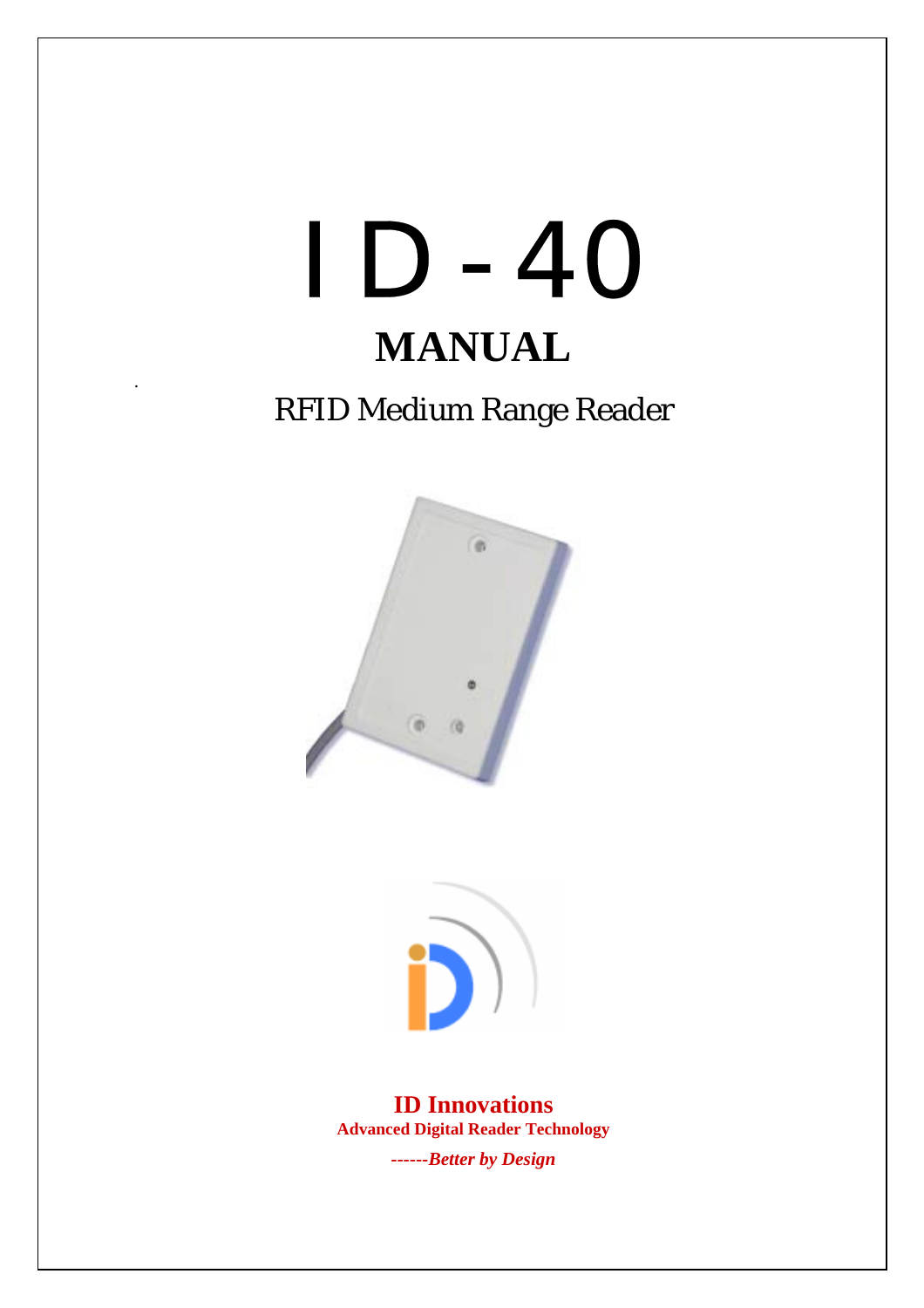## **PRODUCT DESCRIPTION**

#### **Introduction**

The ID-40 is an inexpensive medium-range reader for the popular EM4001 format 125KHz tags. Read ranges of over 40cm(typically 45cm) are possible with ID-Innovations long range cards. The ID-40 also features RS232, Wiegand26, and Magnetic ABA Track2 output formats. The reader is encapsulated for environmental protection. The ID-40 provides solutions for medium-range RF reader applications such as some through wall readers.

- Long Read Range
- Through-wall applications
- **Strong Water Resistant Enclosure**
- 7-13VDC working

**Features Description** 

DSP (Digital Signal Processing) is used to provide good range and reduce vibration and electrical noise effects. These effects are not eliminated so care should still be taken to position the equipment away from sources of electrical noise and vibration.

#### **Installation**

Position the ID-40 away from sources of interference such as main wiring. Do not fix the reader antenna on solid steel objects or range loss will occur. Moderate metal fixtures are acceptable. Computer monitors used in DOS mode can result in powerful interference especially when older monitors are used. Vibration can also cause loss of range.

#### **SPECIFICATIONS**

Table 1. ID-40 Operational & Physical Characteristics

| <b>Parameter</b>           | <b>Conditions</b>                                            |
|----------------------------|--------------------------------------------------------------|
| <b>Power Requirements</b>  | 7-12V DC                                                     |
| <b>Current Consumption</b> | 80mA nominal                                                 |
| Frequency                  | 125 KHz                                                      |
| Read Range                 | Over 40 cm with ID-Innovations Long Range Cards              |
| <b>Interfaces</b>          | RS232 (9600, n, 8, 1), Wiegand 26 and Magnetic ABA Track(ii) |
| Transponder                | Read-only 64 bits, Manchester encoded                        |
| Read Indication            | LED and Beeper                                               |
| Dimensions                 | 115mm x 75mm x 18mm                                          |
| Nominal Weight             | $250$ gm                                                     |

## **DATA FORMATS**

## Output Data Structure – ASCII

| STX(02h)                                                                                                                                                                        | DATA (10 ASCII) | CHECK SUM $(2 ASCII)$ $CR$ $LF$ $ETX (03h)$ |  |  |  |  |  |  |
|---------------------------------------------------------------------------------------------------------------------------------------------------------------------------------|-----------------|---------------------------------------------|--|--|--|--|--|--|
| $\text{FPL}$ , $\text{1}_{\text{total}}$ (0, A COIL shows to see ). Ohe shows in the GE school seed OD) of the $\epsilon$ is so heater (1.0, A COIL) Data shows than $\epsilon$ |                 |                                             |  |  |  |  |  |  |

[The 1byte (2 ASCII characters) Check sum is the "Exclusive OR" of the 5 hex bytes (10 ASCII) Data characters.]

## Output Data Structure – Wiegand26

www.ID-Innovations.com Page 2 of 3 ID-40